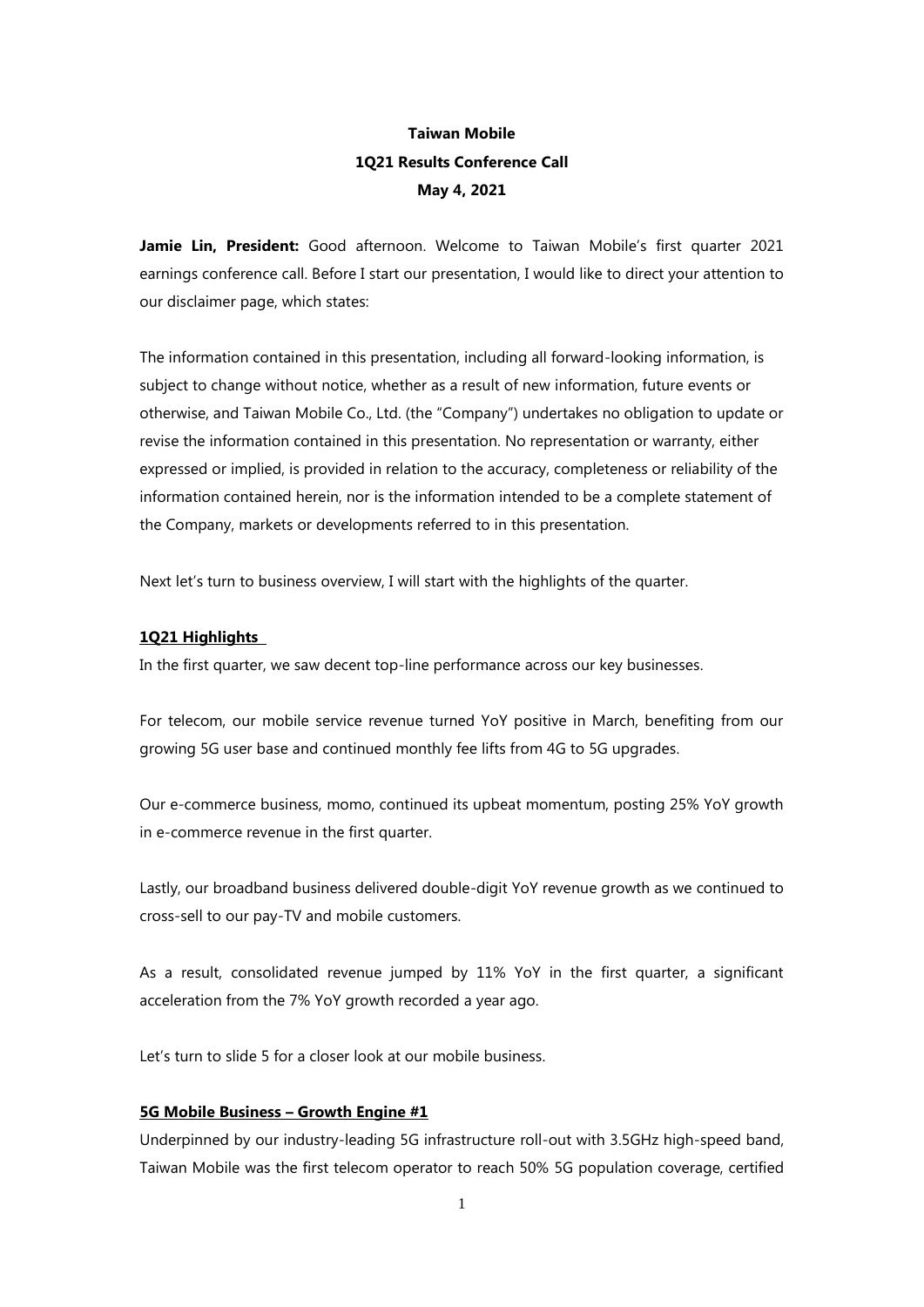by the NCC. With more than 6,000 3.5GHz base stations built, we are close to covering 70% of mobile traffic.

Superior product offering remained front and center in our 5G strategy. TWM offers the most comprehensive 48-month rate plan choices that bring most premium 5G handsets to \$0 bundled price. At the same time, our 5G Double Play, 好速成雙 in Chinese, and 5G momobile, mo 幣多 in Chinese, products leverage group resources to appeal to home broadband and e-commerce users in a way only Taiwan Mobile can. As a result, the monthly fee uplift in users upgrading to 5G reached 26% in the first quarter, resulting in a YoY increase of post-paid smartphone user ARPU in March, the first time since the 499 frenzy in 2018 or 34 months to be more precise.

Customers love the better coverage, better product offerings and better services we provide. As a result, our churn rate further declined to 0.85% in the first quarter and we expect it to remain at low levels.

Let's go to slide 6 for an update on our e-commerce business.

#### **momo – Growth Engine #2**

Despite a high base in online shopping demand spurred by the COVID-19 outbreak a year ago, we still grew e-commerce revenue by 25% YoY in the first quarter this year on the back of market share gain, while the total number of transactions increased by 21% YoY.

Going forward, as we ramp up the construction of our southern distribution center and further expand our satellite warehouses and in-house delivery fleet, we expect the share-gain momentum to continue.

In terms of synergies within the group, on top of allowing customers to pick up deliveries from TWM stores, offering free MyMusic streaming service to momo's VIP customers, and the momobile bundles mentioned earlier, we are in the process of building even more significant cross-selling programs.

Thanks to scale economies and operating leverage, e-commerce EBITDA soared by 58% YoY in the first quarter. Note that payment processing fee as a percentage of revenue decreased, as its private label credit card accounted for 23% of B2C sales in the quarter.

Now, let's take a look at our broadband business on the next slide.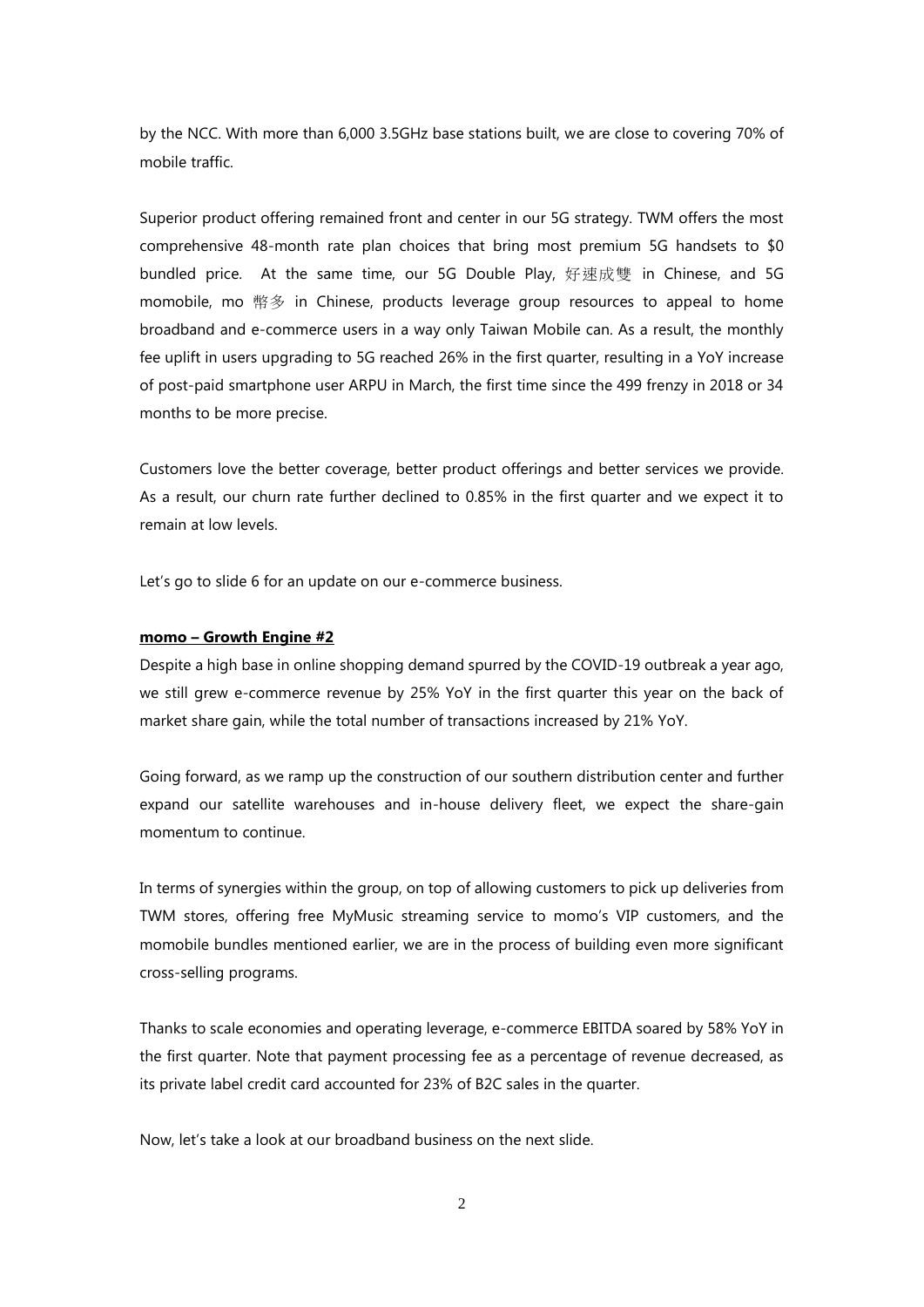#### **Broadband – Growth Engine #3**

In the first quarter of 2021, we continued to fare better than our MSO peers in the YoY trends of basic TV subscriptions and broadband service penetration.

Demand for faster home broadband access including our 4G/5G Double Play packages continued to swell, lifting broadband revenue by 12% YoY. This more than offset the decline in basic TV revenue and turned overall CATV revenue positive at a 1% growth YoY vs last year's 1% decline YoY. EBITDA's YoY trend also stabilized.

Now let me turn the presentation over to Rosie for Financial Overview.

### **Performance by Business**

**Rosie Yu, CFO & Spokesperson:** Good afternoon. Let's start with Performance by Business.

In the first quarter of 2021, our consolidated revenue grew by 11% on a YoY basis, on the back of our robust e-commerce business and stabilizing telecom business. Mobile service revenue's YoY decline further narrowed and turned positive in March, which helped telecom revenue turn to a 2% YoY growth in the quarter.

Telecom EBITDA's 9% YoY drop was a result of higher subsidies from our upselling strategies and longer handset bundle contracts. However, the YoY drop narrowed sequentially, partially attributable to the low roaming business base from March onwards.

Our CATV business saw a stabilization in EBITDA's YoY trend, driven by broadband. However, EBIT turned to decrease YoY as D&A turned to increase YoY, due to our ongoing investment in broadband and new set-top-boxes.

momo continued on its growth trajectory propelled by robust e-commerce business, which posted a 25% growth in revenue and a 58% surge in EBITDA in the first quarter.

Let us move to Results Summary.

### **Results Summary**

Similar to the previous quarter, 5G D&A and higher marketing costs weighed on the YoY performance of our consolidated operating income, while combined operating income of CATV and momo increased by 25% YoY in the first quarter. That said, consolidated EBITDA's YoY decline narrowed sequentially and already turned positive YoY in March.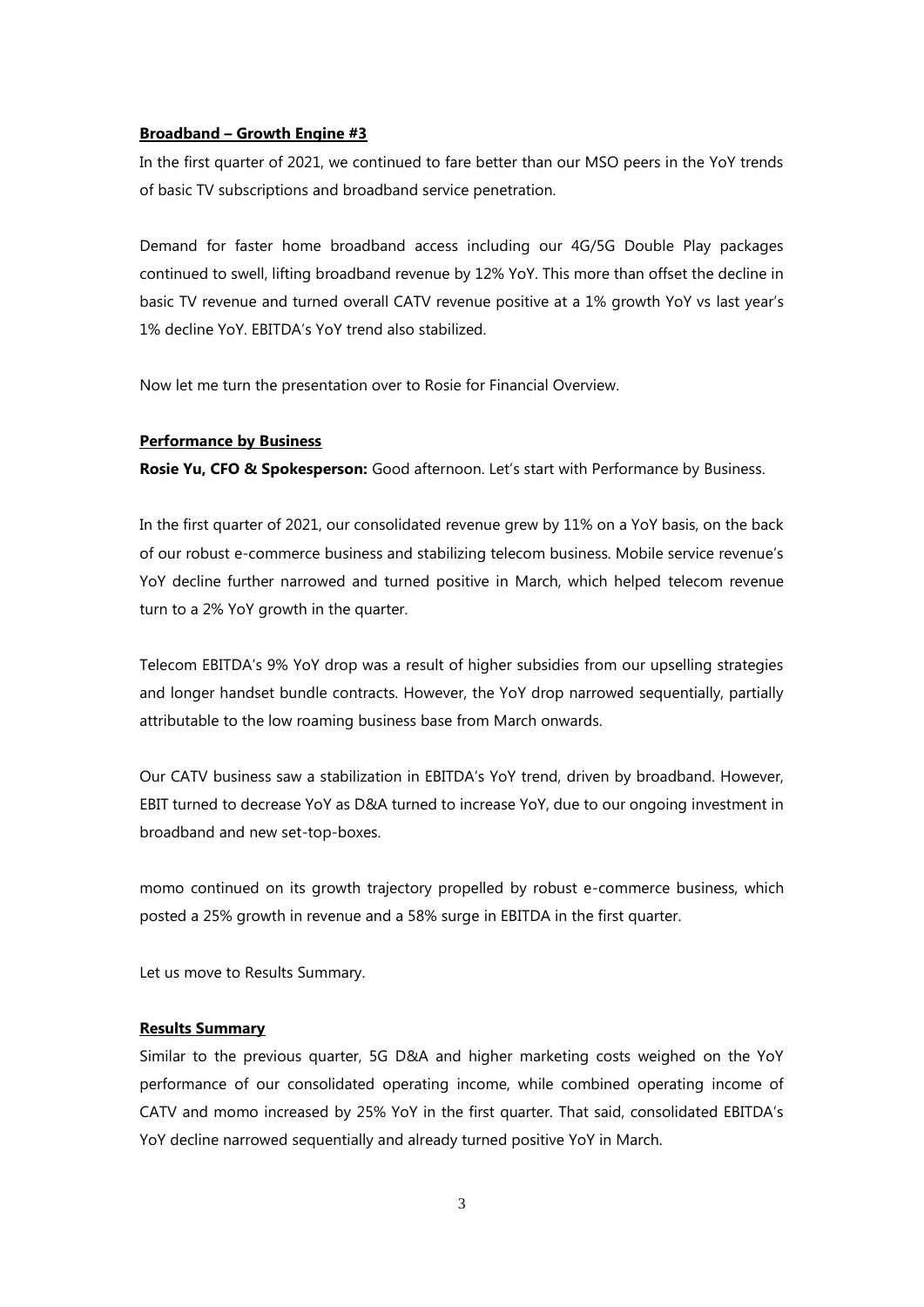Let's move on to Balance Sheet Analysis.

#### **Balance Sheet Analysis**

On the asset side, inventories rose YoY because of momo's business expansion, and a low base a year ago due to the undersupply of iPhone 11 amid the pandemic. PP&E rose on the back of 5G network rollout and land purchase for momo's southern distribution center.

As for liabilities, accounts & notes payable increased YoY in the first quarter on the back of our growing e-commerce business, but was partially offset by the supply tightness of iPhone 12 Pro. Higher 5G equipment payable to Nokia along with growing online purchases from mobile users are reflected in the YoY rise in other current liabilities. Net debt to equity/EBITDA improved sequentially as a result of lower cash capex.

Lastly let's look at Cash Flow Analysis on the next slide.

### **Cash Flow Analysis**

The YoY decrease in operating cash inflow was due mainly to higher handset subsidies from our longer handset bundle plans, larger payment made in the quarter due to the late release of iPhone 12 in the fourth quarter last year, and lower iPhone availability amid COVID-19 related supply shortage a year ago.

Other than 5G related capex and license fees which caused the QoQ and YoY drop respectively, the main investing activity in first quarter was momo's full divestment of Taiwan Pelican Express shares.

Cash capex rose YoY in the first quarter on the back of 5G deployment, which started in the second half of 2020, but has declined sequentially, resulting in a QoQ improvement in free cash flow. We also expect to receive the government's 5G subsidies by end of this year.

Let me turn the presentation back to Jamie for event update and Key Message.

## **2020 Earnings Distribution**

**Jamie:** On May 4<sup>th</sup> 2021, TWM's Board approved the proposal to distribute NT\$12.1bn in cash dividends, translating to a 4.3% yield to shareholders.

Dividend per share is NT\$4.30 on 2.81bn shares, excluding treasury shares held by 100%-owned subsidiaries. Post earnings distribution, there will be NT\$38.5bn of excess reserves remaining.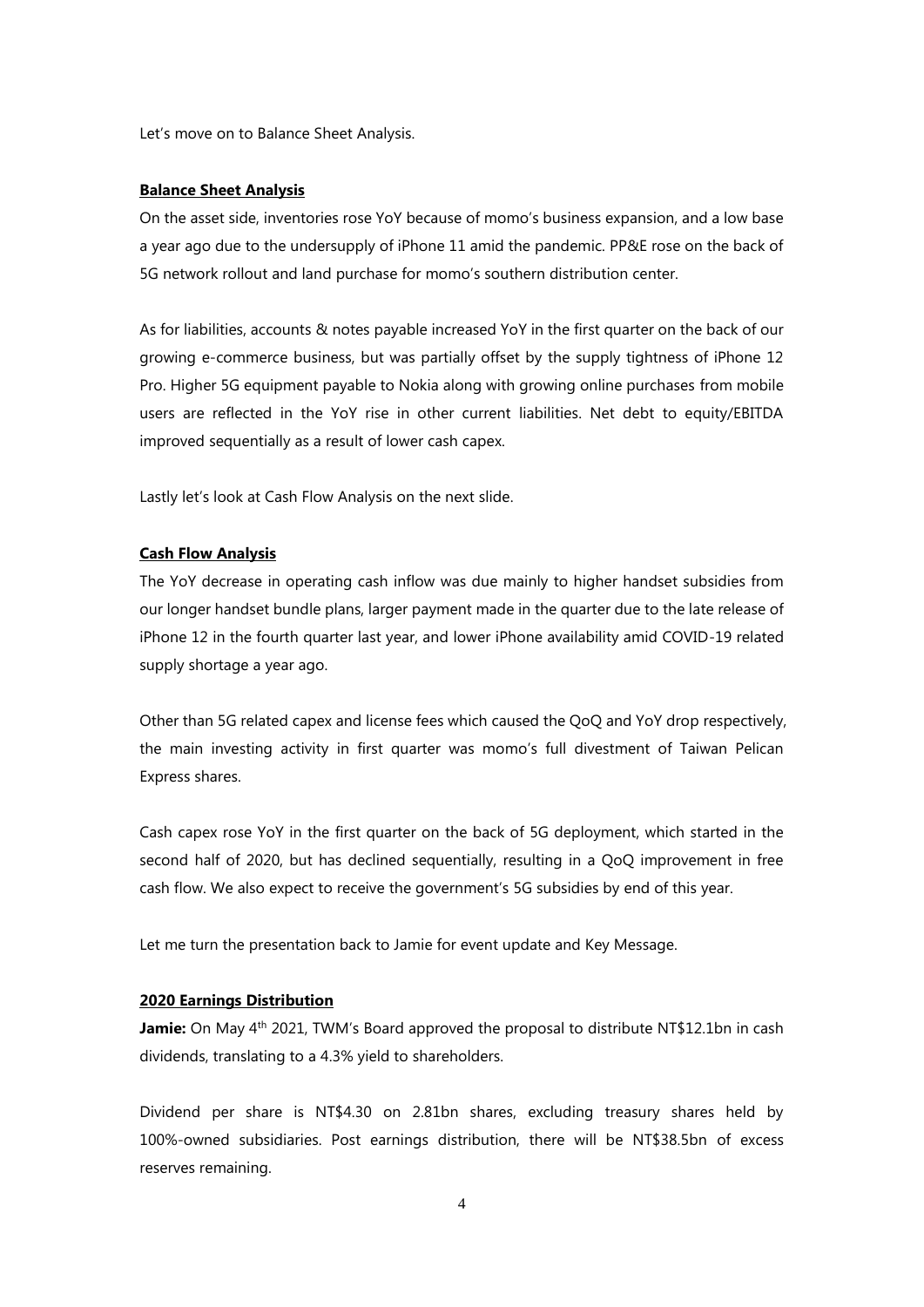# **Awards and Recognition**

This page summarizes the awards and recognitions we received during the quarter, for your reference.

# **Key Message**

Finally, to wrap up our presentation, here is the key message we would like for you to take away:

TWM is currently growing at full speed and expects to further accelerate as our 3 main growth engines, 5G, momo and broadband, continue to gain traction. As a result, we are on track to reach our 2021 guidance for consolidated EBITDA. Given that 5G capex has peaked, our free cash flow should also improve over time.

With that, I would now open the floor up for Q&A session.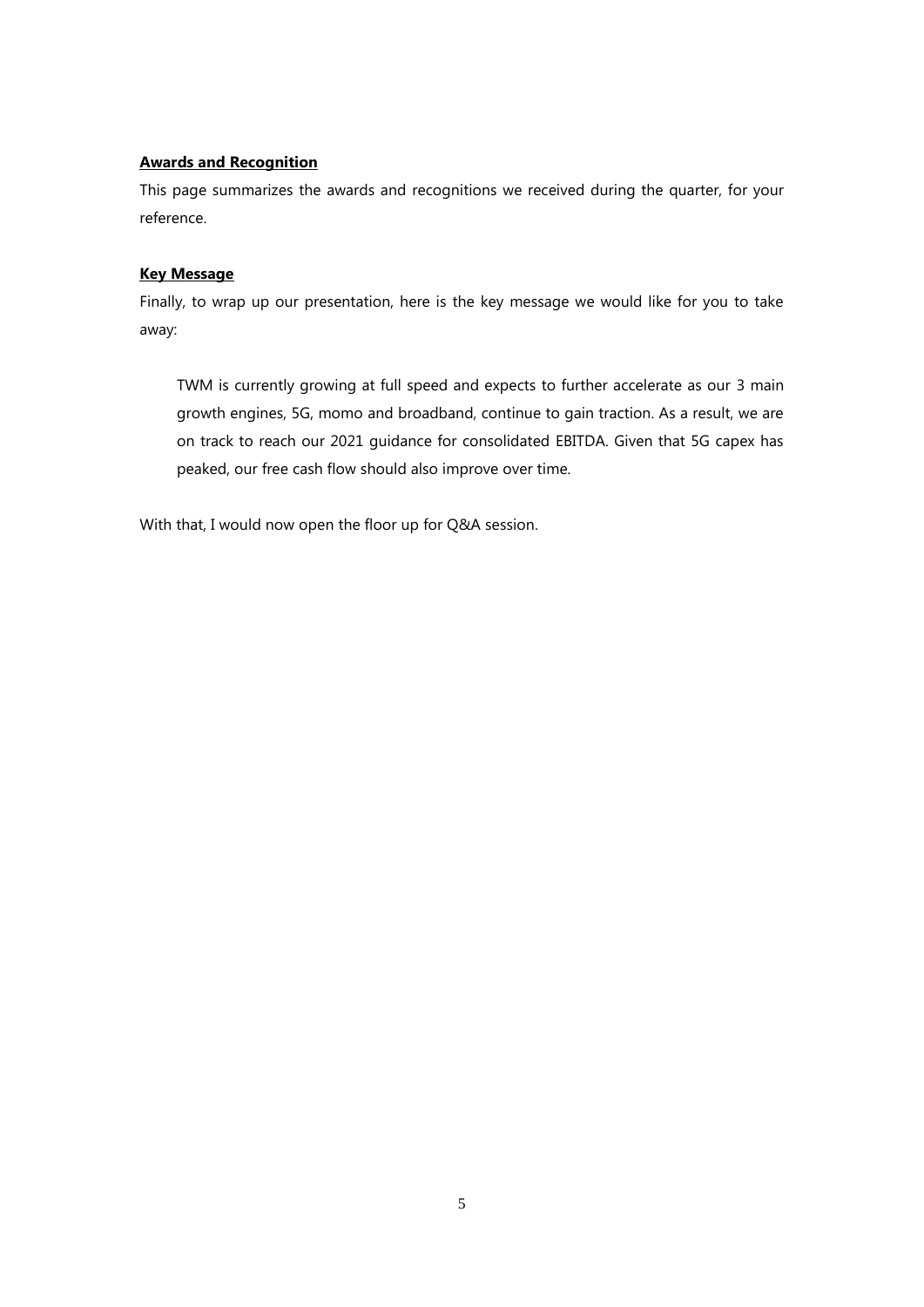## **Q&A**

**Neale Anderson, HSBC: I have 2 questions relating to the EBITDA decline in the first quarter and how that might evolve going into the second quarter. You mentioned that two of the drivers were upselling costs related to marketing and lower roaming compared to the first quarter last year. Could you give us a little more color on that? Do you expect the first quarter marketing cost to continue to the second quarter or is that likely to taper off or wind down? How large a factor might the roaming part of that be?**

Jamie: In January and February of 2021, we still saw a YoY decline in roaming EBITDA but starting from March, roaming becomes a non-factor on a YoY basis. In terms of marketing cost, we do foresee that to remain pretty consistent as we're investing in longer term growth and longer term uplift in ARPU.

**Neale:** So just to clarify on the second point, if I remember rightly you were trying to save costs during the latter half of the 4G period in terms of marketing, but with this early stage of 5G, you've increased your marketing costs and that's likely to remain consistent. Is that the right understanding?

Jamie: Right now, we're seeing a healthy ARPU lift of 26% in monthly fees and we want to lock in users for a longer period. That's why we're offering the most comprehensive 48-month \$0 bundle plans and we foresee the uptake of that bundle plan to remain relatively consistent over time. Of course, the marketing cost as a percentage of revenue will continue to decrease as our topline continues to grow out of the increase in users upgrading to 5G.

**Sara Wang, Morgan Stanley**: **I have 2 questions. First on 5G: how is the 26% 5G ARPU lift calculated? Is it an apple-to-apple comparison? For example, the same person is paying 26% more after migrating to 5G? The second question is on the dividend. It seems we cut dividend for 2020 payment. Going into 2021, since this year will have a full year impact from the 5G spectrum amortization cost vs half year last year, do we see any pressure to cut dividends further?** 

**Jamie:** When the users renew their contract from 4G to 5G, we compare the monthly fee before and after to calculate that number. Right now we're observing a 26% uplift. In terms of dividend, I'll let Rosie talk about it.

**Rosie:** We have a stable dividend policy, which will be decided by the Board every April. That's all I can share with you.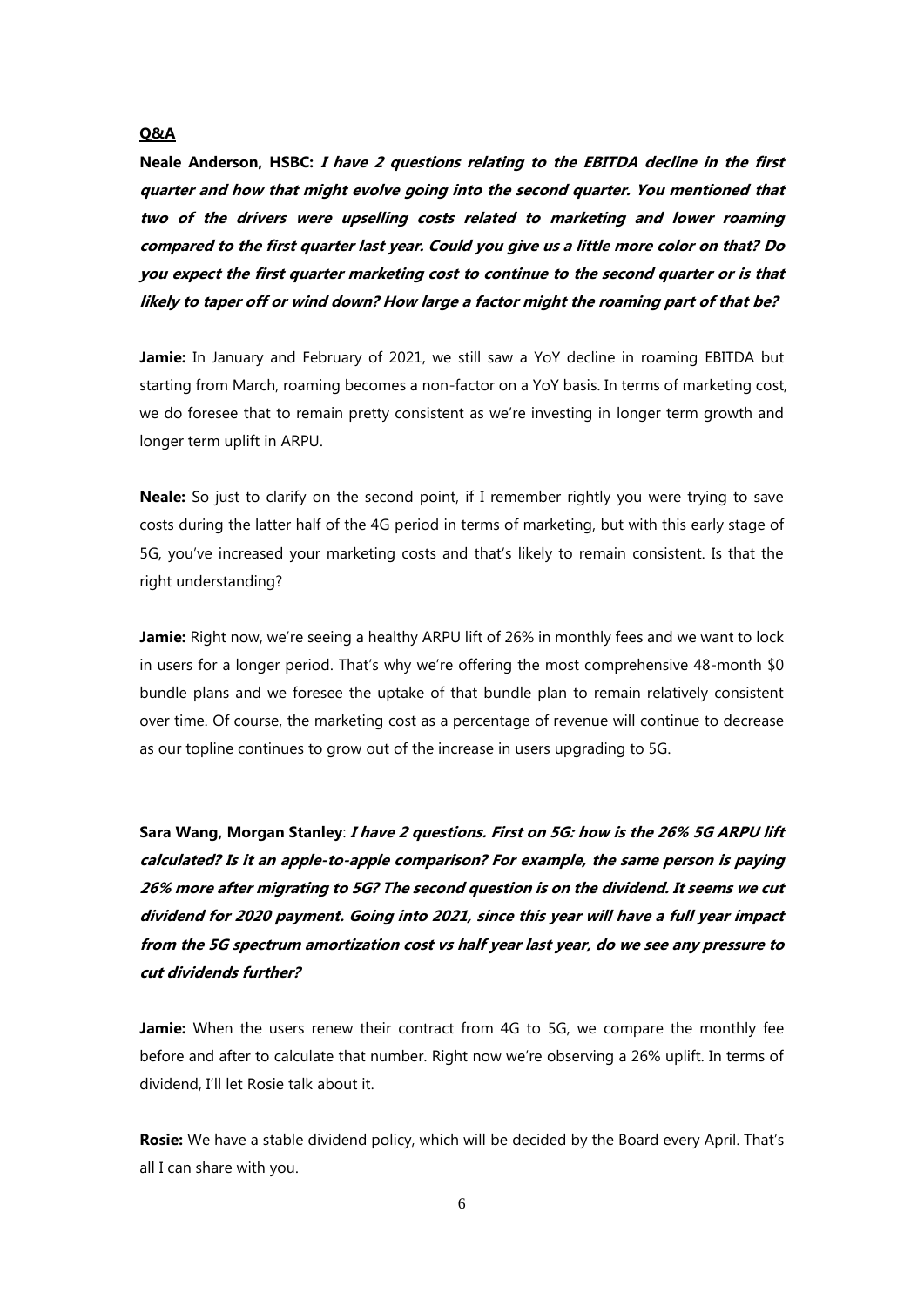**Sara:** Got it. Just a follow up question on the dividend, can you share any color on the metrics the Board considers when deciding the dividend? It seems we have raised sufficient equity reserve while all the operating metrics and cash flow are improving. What do you think is the key metric going forward?

**Rosie:** I'm not in the position to share the metrics with you but they did have a thorough discussion on this and decided on this number.

# **Jack Hsu, SinoPac Securities: <sup>I</sup> have 2 questions. My first question is about the EBITDA margin rate in the 2021. I'm interested in how we can compare the actual result and the internal forecast.**

**Jamie:** We only gave a full year guidance for EBITDA YoY, which is between -2% to 0%. Right now, as we said in March, we observed that EBITDA turned positive YoY.

**Jack:** So does that mean the EBITDA margin rate will be well above our internal forecast?

Jamie: Like I said in our key message, right now we're expecting the Company to achieve our EBITDA guidance for 2021.

**Jack:** Okay, got it. Will you provide a financial forecast for the second quarter of 2021? We haven't seen our full year financial forecast for this year, so could you give us a forecast about our second quarter 2021?

**Rosie:** I'm sorry we won't do that.

**Jack:** Okay. Do we see any second quarter revenue growth? How will our EBITDA margin look like in the second quarter? Do we have any guidance or view for the second quarter?

**Jamie:** I might have to ask you to refer to our full year guidance. We will not segregate the number into a quarterly basis.

**Jack:** Okay, but in comparison to the first quarter, what will the direction of the second quarter be? Will we grow in a single digit or something else? Do you have this kind of view that you could provide?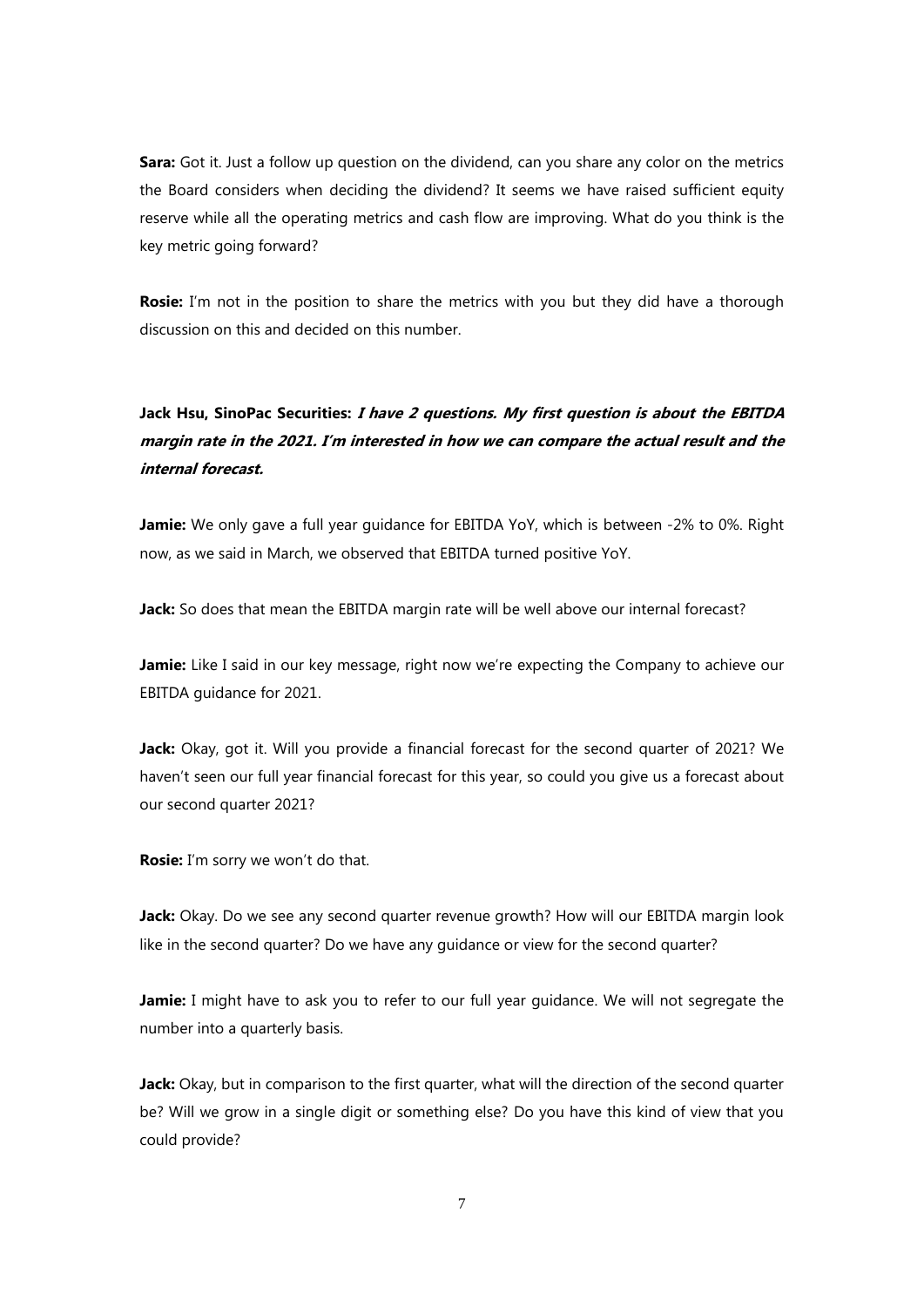Jamie: Like I said in the key message, we do expect all 3 of our growth engines, namely 5G, momo and broadband, to continue to accelerate. That will be the guidance we provide.

Jack: Just one follow-up question. Could you give us some information about our 5G base station? How many 5G base stations have we deployed until now?

Jamie: Like I said in the presentation, we have deployed more than 6,000 3.5GHz high-speed 5G stations as of today.

**Jack:** More than 6,000?

**Jamie:** Yes.

**Sara Wang, Morgan Stanley: Just one question on 5G. How's the use case we have seen so far from the consumers? Also, there was a concern that Taiwan Mobile might have acquired less sufficient spectrum compared to peers, so given that 5G has been launched for over half <sup>a</sup> year, do we see any download speed or service feedback from users on our 5G services?**

**Jamie:** The 5G use case on the consumer side right now is still continuing from 4G. Users are mainly watching videos, playing games, listening to music and conducting live video calls etc. There is no huge difference in their behavior vs 4G, however they are doing all these at a much higher speed and at a much less congested network so they are having a much better user experience. It's also providing a better user experience for some of the users remaining on 4G. At this point, we don't think the fact that we have less spectrum is a disadvantage. If you look at our monthly fee lift and our 5G penetration, I think we're doing as well as any of our peers and we are able to roll out a much wider coverage - which is certified by the NCC - because we saved some cash on the spectrum. In the end, we're providing a much better 5G experience because of the coverage. If you look back, our strategy does lend us some competitive advantage.

**Sara:** Just one quick follow-up. Given our 5G network roll-out is actually faster than peers, do we see any cost pressure from running the 5G network?

Jamie: Yes. D&A is taking a toll on our bottom-line but we see 5G as a growth engine. If you want to harness the momentum of this engine, you have to be committed to the strategy, so we're going to continue to accelerate the growth of our 5G user base to make the investment